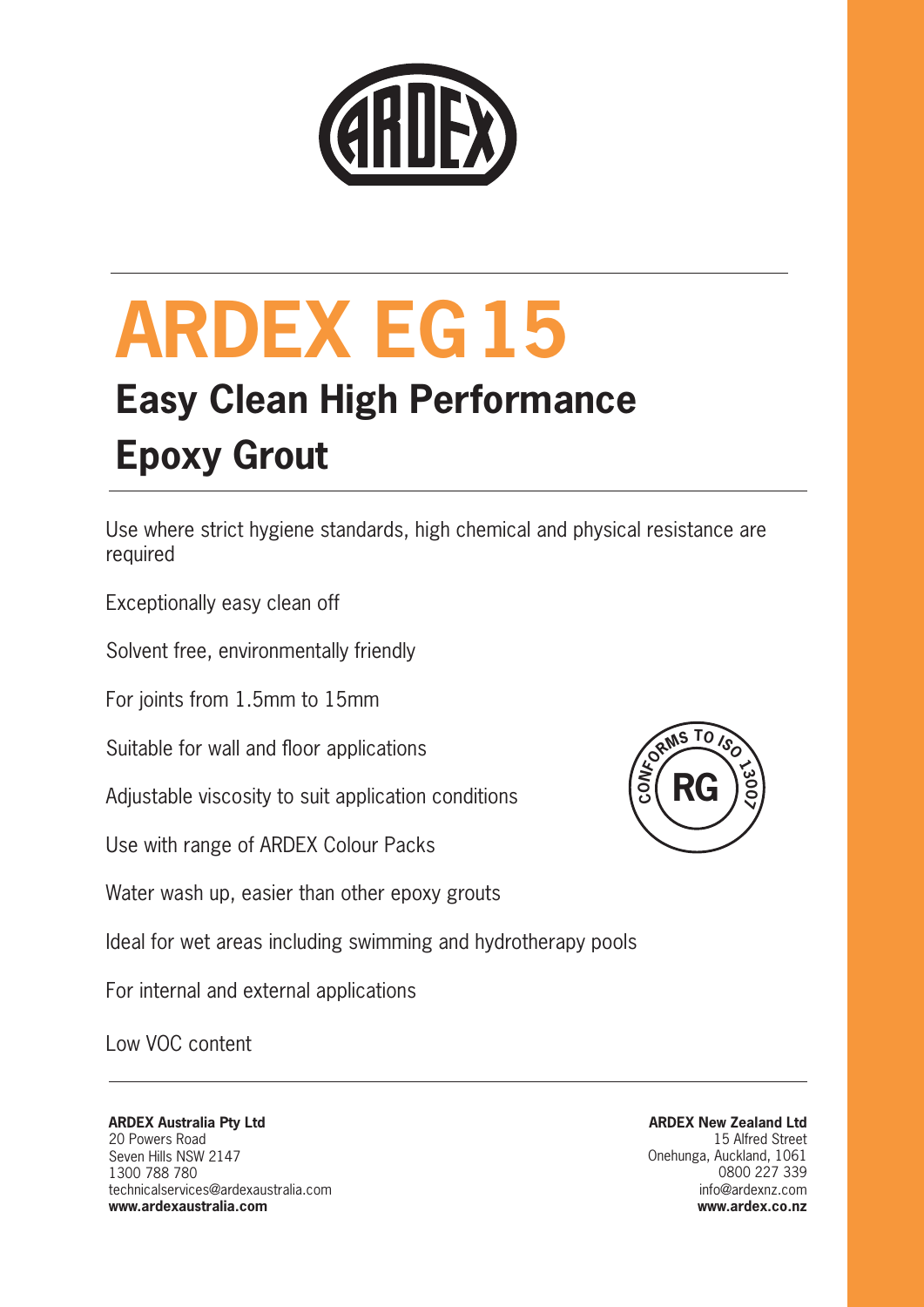### **Easy Clean High Performance Epoxy Grout**

### **DESCRIPTION**

ARDEX EG15 is a high performance epoxy grout designed for situations that require strict standards of hygiene, high chemical and physical resistance. ARDEX EG15 is exceptionally easy to clean up during application. It can be used in joints up to 15mm wide on walls and floors.

### **FOR GROUTING (TILE TYPES)**

All ceramic tiles, porcelain and natural stone. Note: porous, moisture sensitive and textured tiles may require special application procedures, contact ARDEX Technical Services.

### **PREPARATION**

Ensure joints are clean and free from dust, excess adhesive and bedding mortar. Do not grout until the adhesive has set firmly. All 'spacers' must be removed from joints. Joints must be dry before grouting and free from permanent dampness.

Prior to grouting, it is advisable to check ease of cleaning with tiles that have a textured or matt surface.

### **MIXING RATIO**

ARDEX EG15 should be mixed to the ratios below in parts per volume:

| <b>Part A Compound</b> | 2 parts/1L    |
|------------------------|---------------|
| Part B Hardener        | 1 part/500mL  |
| Part C Colour Pack     | 5-7 parts/5kg |
|                        |               |

### **MIXING**

Only mix enough material that can be used within 30 minutes. **Shake well before opening plastic bottles.**

1. Transfer the measured amount of compound (Part A) to a suitable sized mixing container and add the hardener (Part B). 2. Mix the two components using a low speed mechanical stirrer (e.g. electric drill) until a uniform mixture is obtained. Smaller quantities can be mixed by hand in the manner described.

3. Add ARDEX Colour Pack (Part C filler) in incremental amounts until the desired consistency and a uniform colour is obtained.

Notes on mixing:

A. Filler addition can be adjusted to accommodate site conditions (e.g. ambient temperatures, joint width). B. Coverage will vary dependant on the amount of filler added. Reducing filler decreases coverage, allows more slump and

makes clean up more difficult. For wider joints, more filler may be necessary to obtain a firmer, non-slump consistency. C. To extend the pot life, spread the mix onto a non-absorbent

surface (e.g. plastic sheet) at a thickness not exceeding 15mm and begin application.

D. To optimise the workability, incorporate less ARDEX Colour Pack Part C filler at low temperatures into the mix.

### **APPLICATION**

Apply the mixed grout using a spatula, gauging trowel or caulking gun. Compact the grout firmly into the joints ensuring they are completely filled, minimising the amount left on the tile surface. Remove excess grout from the tile surface and begin cleaning.

Optimum pot life, coverage and workability are achievable when ARDEX EG15 is used at temperatures between 20-25°C. The components can be warmed or cooled to achieve optimal results depending on temperature and site conditions. Do not apply in temperatures below 10°C or above 30°C. Low temperatures will retard curing and high temperatures will dramatically shorten the pot life.

The pot life of the mixed mortar is approximately 45 minutes at 23°C and 50% relative humidity, when approximately 200mL are mixed. Warmer temperatures and larger mixes will reduce the pot life, only mix sufficient material that can be used within 30 minutes.

### **CLEANING**

For best results, cleaning should be completed within 15 minutes after application. Grouting and cleaning 1-2m<sup>2</sup> at a time is recommended. Consult ARDEX for porous and heavily textured tiles.

Step 1: Remove excess grout from the tile surface using a rubber grout float in a diagonal pattern.

Step 2: Using a damp cleaning cloth, gently wipe in a circular motion and loosen the excess grout on the tile surface. Frequently clean cloth in water.

Step 3: Using a damp clean cloth, gently remove any further residue and smooth grout surface. Frequent rinsing of the cleaning cloth reduces clogging and prolongs its life.

Step 4: Using a chamois, remove any remaining haze from the surface.

It is important to clean all grout from the tile surface before the grout hardens. The initial cleaning can become very difficult to wash outside of the material's pot life. In some cases a slight smear may develop on the tile surface after cleaning. The smear can be removed 2-4 hours after grout application by wiping with a clean sponge or open weave damp cloth. For stubborn areas use a scourer. Clean residue no later than 24 hours after grout application.

### **DRYING TIME**

Open to light traffic after 24 hours, full cure and stain resistance after approximately 7 days, after which time the grout joints are chemically resistant, at 23°C and 50% relative humidity. Allow longer for lower temperatures.

### **PACKAGING**

ARDEX EG 15 is a three part system. Part A: 1L Part B: 500mL Part C - ARDEX Colour Pack 5kg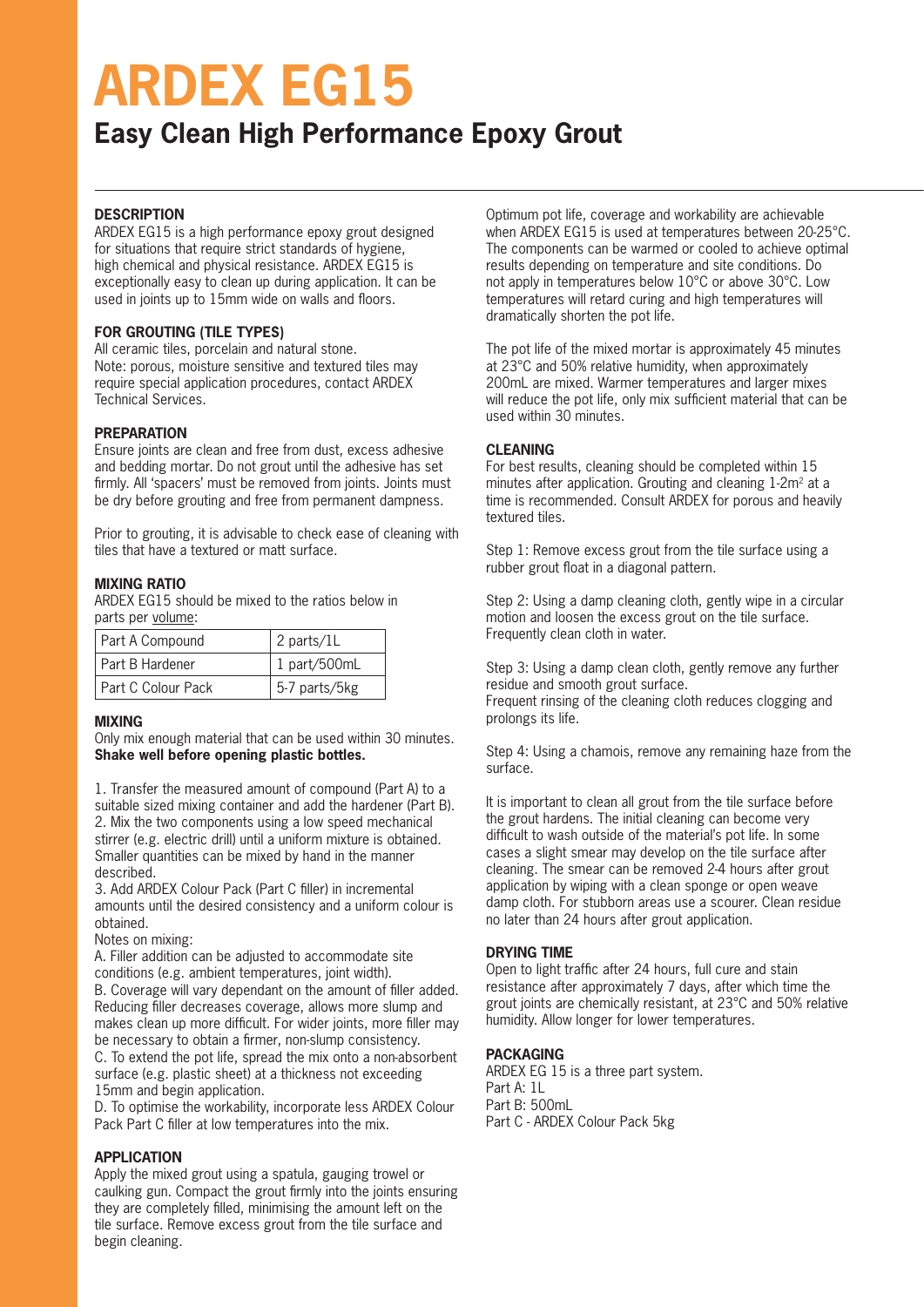### **Easy Clean High Performance Epoxy Grout**

### **SHELF LIFE**

ARDEX EG15 has a shelf life of 24 months, when stored in the original unopened packaging, in a dry place at 23ºC and 50% relative humidity.

Keep away from flames and high temperatures. Keep away from food and drink. Reseal partly used containers.

#### **Pay attention to the following:**

Epoxy based grouts are prone to discolouration and chalking when used externally. However, performance is not affected. Epoxy grouts are subject to colour variation over prolonged periods.

Discolouration can occur if too much water is used during clean up.

Exercise caution when grouting over soft or highly glazed tiles, ARDEX recommend a trial application with all tiles before installation.

In low temperatures, it is advisable to pre-heat the separate components or store in a temperature controlled environment for 12 hours prior to use. The sealed liquid components can be heated in warm water of up to 25°C.

In high temperatures, the material should be stored in shade or an air conditioned environment for 12 hours prior to use.

ARDEX EG15 has very good chemical resistance but is not recommended for use in direct contact with commercial deep fryers, ARDEX provides other systems.

ARDEX EG15 grout is water resistant, but is not intended to waterproof surfaces and does not replace a correctly installed waterproof membrane under tiles.

Light foot traffic is permitted after 24 hours at 23°C and 50% relative humidity but full stain and chemical resistance is not achieved until full cure after 7 days at 23°C and 50% relative humidity.

### **SAFETY DATA**

This product causes severe skin burns and eye damage. Harmful if swallowed and in contact with skin. May cause an allergic skin reaction. Harmful if inhaled. May cause drowsiness or dizziness. Suspected of causing cancer. May be corrosive to metals. Harmful to aquatic life with long lasting effects. Please obtain special instructions before use. Wear protective gloves, clothing, eye and face protection. Avoid inhaling dust/fumes/gas/mist/vapours/ spray. Ensure adequate ventilation during mixing and application. IF SWALLOWED: rinse mouth. Do not induce vomiting. IF ON SKIN (or hair): remove/take off immediately all contaminated clothing. Rinse skin with water/shower. In case of contact with the eyes rinse with running water until advised to stop by the Poisons Information Centre or a doctor, or for at least 15 minutes. Store locked up. Check with your local Council regarding the disposal of contents and packaging. Keep out of the reach of children. Call the Poisons Information Centre on 131 126 (AUS) and 0800 764 766 (NZ) or call a doctor if you feel unwell. Additional information is in the Safety Data Sheet (SDS) at www.ardexaustralia.com.

ARDEX EG15 Part A is considered a Dangerous Good, Miscellaneous, Class 9. ARDEX EG15 Part B is considered a Dangerous Goods, Corrosive, Class 8.

### **COVERAGE**

Coverage will vary according to tile size, joint width and depth, as well as the method of application and on site conditions. Allow an additional 15-20% for wastage.

Estimates are approximate and do not include wastage.

| Tile Size (mm)            | Coverage in $m2$ per kit<br>(Kit is: Pt A 1L, Pt B 500mL, Pt C 5kg)<br><b>Joint Width</b> |                  |                   |                   |                   |
|---------------------------|-------------------------------------------------------------------------------------------|------------------|-------------------|-------------------|-------------------|
| length x width x depth    | 1.5 <sub>mm</sub>                                                                         | 3mm              | 5 <sub>mm</sub>   | 10 <sub>mm</sub>  | 15 <sub>mm</sub>  |
| $25 \times 25 \times 4$   | 8.5 <sup>2</sup>                                                                          | 4m <sup>2</sup>  | 2.5 <sup>m²</sup> | 1.2 <sup>m²</sup> | 0.8 <sup>m²</sup> |
| $100 \times 100 \times 8$ | 17 <sup>m²</sup>                                                                          | 8.5 <sup>2</sup> | 5m <sup>2</sup>   | 2.5 <sup>m²</sup> | 1.7 <sup>m²</sup> |
| $200 \times 200 \times 8$ | 34m <sup>2</sup>                                                                          | 17 <sup>m²</sup> | 10 <sup>m²</sup>  | 5m <sup>2</sup>   | 3.4m <sup>2</sup> |
| 330 x 330 x 9             | 50 <sup>m²</sup>                                                                          | 25m <sup>2</sup> | 15 <sup>m²</sup>  | 7.5 <sup>m²</sup> | 5m <sup>2</sup>   |
| 600 x 600 x 10            | 81 <sup>m²</sup>                                                                          | 40m <sup>2</sup> | 24m <sup>2</sup>  | 12m <sup>2</sup>  | 8m <sup>2</sup>   |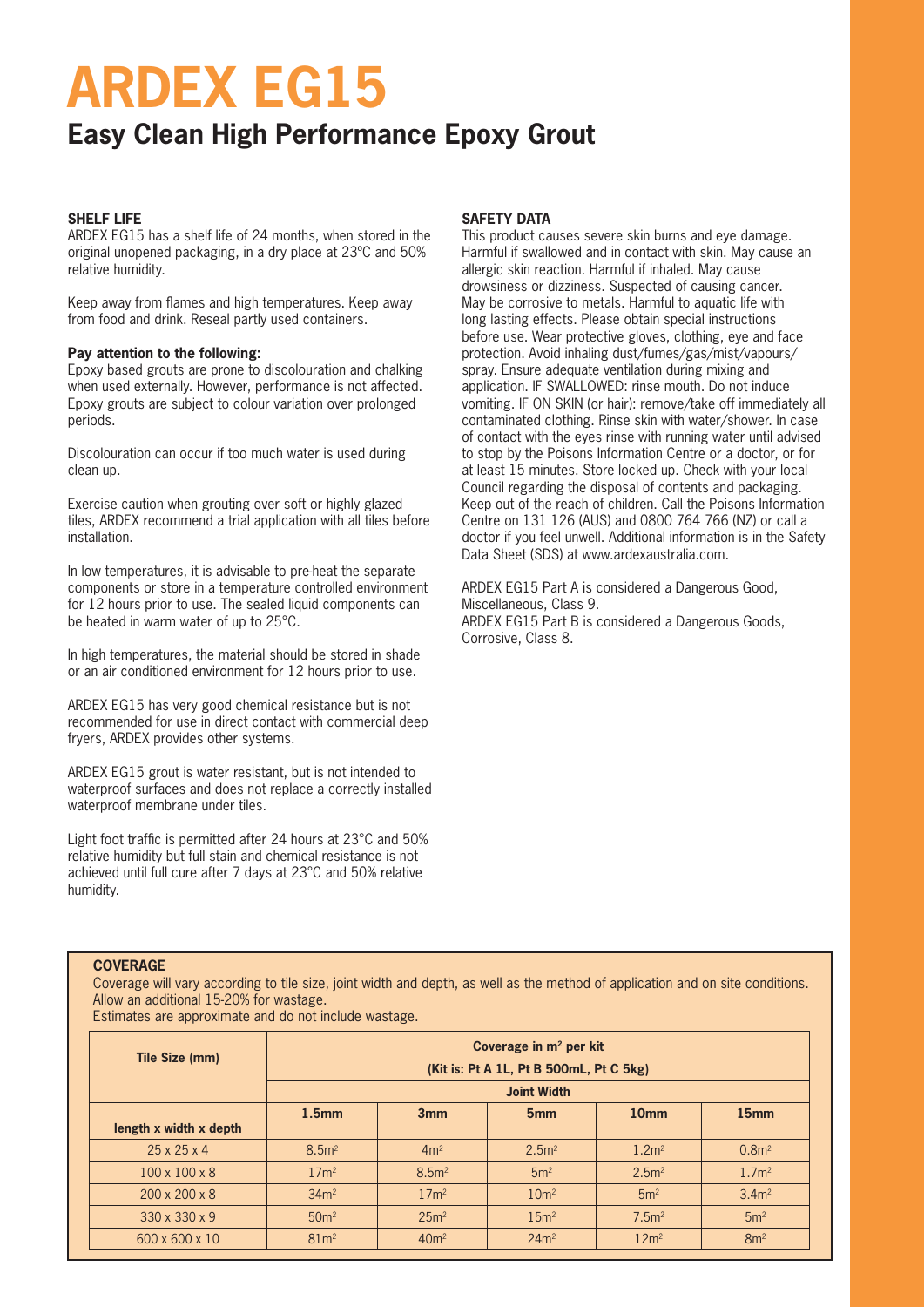### **CHE**

| <b>CHEMICAL RESISTANCE</b>    |                                | <b>CHEMICAL RESISTANCE</b> |                                                                                                                                                                                         |                                                                                                                  |                 |  |
|-------------------------------|--------------------------------|----------------------------|-----------------------------------------------------------------------------------------------------------------------------------------------------------------------------------------|------------------------------------------------------------------------------------------------------------------|-----------------|--|
|                               | <b>Intermittent Continuous</b> |                            | <b>Chemical Reagents</b>                                                                                                                                                                | <b>Intermittent Continuous</b>                                                                                   |                 |  |
| <b>Chemical Reagents</b>      | <b>Exposure</b>                | <b>Exposure</b>            |                                                                                                                                                                                         | <b>Exposure</b>                                                                                                  | <b>Exposure</b> |  |
| <b>ACIDIC</b>                 |                                |                            | <b>MISCELLANEOUS</b>                                                                                                                                                                    |                                                                                                                  |                 |  |
| Sulphuric acid (20%)          | R                              | $\mathsf{R}$               | Saturated sodium chloride                                                                                                                                                               | R                                                                                                                | R               |  |
| Sulphuric acid (98%)          | ٠                              | ٠                          | Saturated calcium chloride                                                                                                                                                              | $\mathsf{R}$                                                                                                     | R               |  |
| Nitric acid (10%)             | R                              | R                          | Short term resistance - 7 day immersion. Long term resistance - 28 day immersion.                                                                                                       |                                                                                                                  |                 |  |
| Nitric acid (35%)             | R                              |                            | $R =$ Recommended.<br>$i - i = Not$ recommended                                                                                                                                         |                                                                                                                  |                 |  |
| Hydrocholoric acid (30%)      | R                              | R                          |                                                                                                                                                                                         |                                                                                                                  |                 |  |
| Formic acid (0.5%)            | R                              | $\mathsf{R}$               | The above is intended as a guide only. The guide is based on chemical resistance.<br>In some cases slight discolouration may occur.<br>Contact ARDEX if other reagents are encountered. |                                                                                                                  |                 |  |
| Formic acid (7%)              | R                              |                            |                                                                                                                                                                                         |                                                                                                                  |                 |  |
| Acetic acid (2%)              | R                              | R                          | <b>TECHNICAL DATA</b>                                                                                                                                                                   |                                                                                                                  |                 |  |
| Acetic acid (10%)             | R                              |                            | <b>Product Identity</b><br>Type:                                                                                                                                                        | Part A - Compound                                                                                                |                 |  |
| Phosphoric acid (50%)         | R                              | $\mathsf R$                |                                                                                                                                                                                         | Part B - Hardener                                                                                                |                 |  |
| Oleic acid                    | R                              | R                          | <b>Form and Colour:</b>                                                                                                                                                                 | Part C - Colour Pack Filler<br>Part A: tan, medium viscosity liquid<br>Part B: amber, clear low viscosity liquid |                 |  |
| Saturated Tartaric acid (50%) | R                              | R                          |                                                                                                                                                                                         |                                                                                                                  |                 |  |
| Saturated Citric acid (50%)   | $\mathsf R$                    | $\mathsf{R}$               | with an ammoniacal odour<br>Corrosive.                                                                                                                                                  |                                                                                                                  |                 |  |
| Lactic acid (10%)             | R                              | $\mathsf{R}$               | Part C: inert coloured powder                                                                                                                                                           |                                                                                                                  |                 |  |
| <b>ALKALINE</b>               |                                |                            | <b>Application Properties</b><br>Mixing Ratio (by volume): 2:1:(5-7) (Part A: Part B: Part C)                                                                                           | at 23°C at 50% RH                                                                                                |                 |  |
| Saturated NaOH                | R                              | R                          | <b>Pot Life:</b>                                                                                                                                                                        | 45 minutes at 23°C                                                                                               |                 |  |
| Ammonia concentrated          | R                              | R                          | <b>Approx Specific Gravity</b>                                                                                                                                                          |                                                                                                                  |                 |  |
| Hydrogen Peroxide (10%)       | R                              | R                          | (mixture):<br><b>Application Temperature:</b> $+10^{\circ}$ C to $+30^{\circ}$ C                                                                                                        | $1.6 - 1.8g/mL$                                                                                                  |                 |  |
| Aluminium Chloride (40%)      | R                              | $\mathsf{R}$               | <b>Application Humidity:</b>                                                                                                                                                            | 30% - 70% RH                                                                                                     |                 |  |
| Saturated Ammonium            |                                |                            | <b>Curing Time:</b>                                                                                                                                                                     | Light Trafficable: 24 hours                                                                                      |                 |  |
| Chloride (20%)                | $\mathsf{R}$                   | $\mathsf{R}$               | <b>Service Temperature:</b>                                                                                                                                                             | Full cure and stain resistance: 7 days<br>(continuous): -20°C to +60°C<br>(intermittent): $+105^{\circ}$ C       |                 |  |
| <b>SOLVENTS</b>               |                                |                            | <b>Flammability:</b>                                                                                                                                                                    | Not flammable                                                                                                    |                 |  |

**Mechanical Properties: Abrasion Resistance: Compressive Strength: Flexural Strength: Shrinkage: Water Absorption after 240m: Classification:** 

ISO 13007  $\leq$ 250mm<sup>3</sup>  $\geq 60$  MPa  $\geq$ 30 MPa  $\leq$ 1.5mm/m

 $\leq$ 0.1g RG

| Diesel oil             | R | R |
|------------------------|---|---|
| <b>Unleaded Petrol</b> | R | R |
| Ethanol (50%)          | R | R |
| Ethanol (95%)          | R |   |
| Methanol (50%)         | R | R |
| Methanol (100%)        | R |   |
| White spirits          | R | R |
| Xylene                 | R | R |
| 1,1,1 Trichloroethane  | R | R |
| Mineral Turpentine     | R | R |
| Acetone                |   |   |
| Metheylene chloride    |   |   |

### **MISCELLANEOUS**

| Bleach                          | R | R |
|---------------------------------|---|---|
| Pool Chlorine                   | R | R |
| Water (distilled, mineral, sea) | R | R |
| Milk                            | R | R |
| Wine                            | R | R |
| Fruit Juice                     | R | R |
| Olive Oil                       | R | R |
| Motor Oil                       | R | R |
| Sugar                           | R | R |